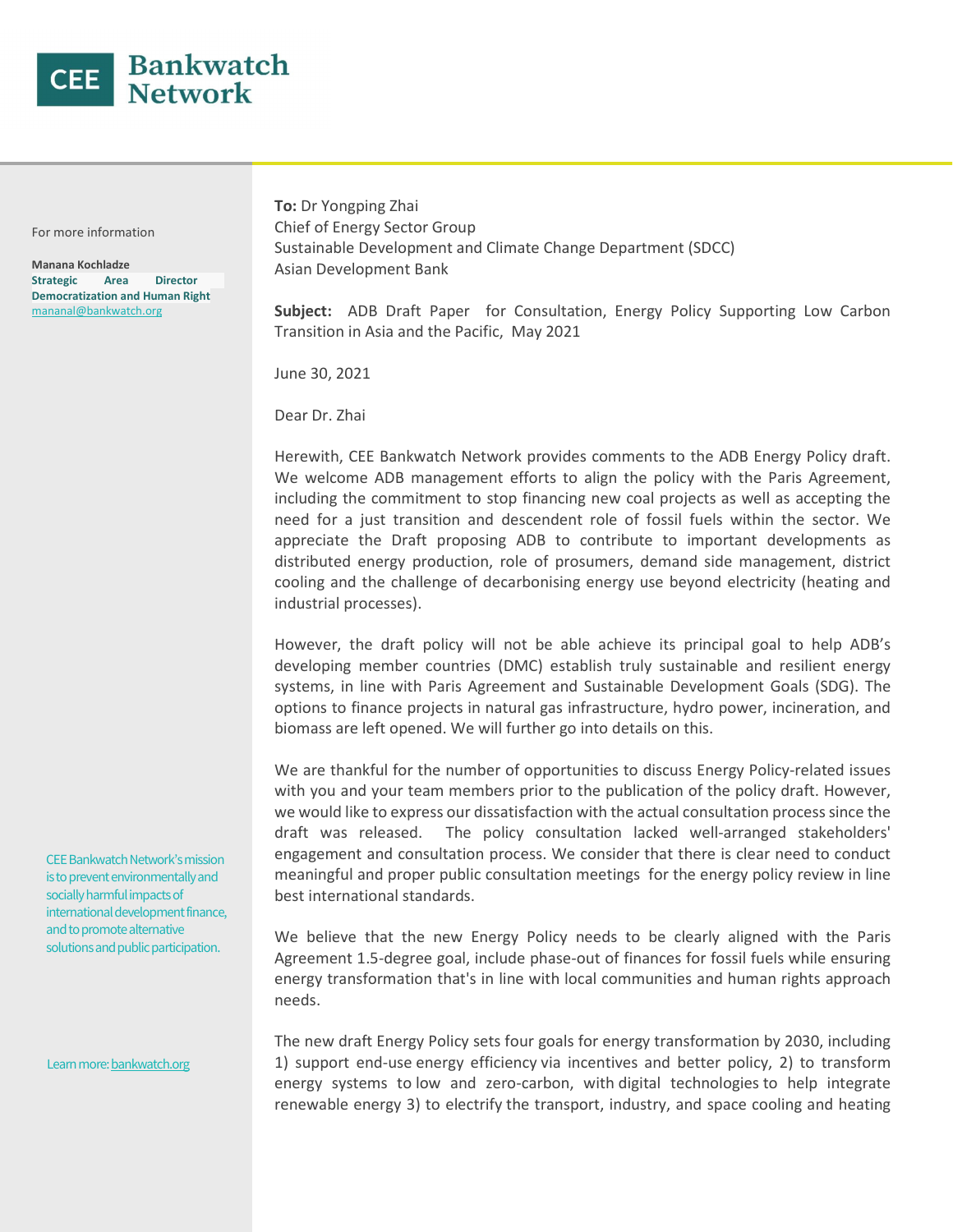sector 4) to encourage distributed renewable energy providers. Despite sounding progressive, ADB's Energy policy planed actions inconsistent with the achievement of the above-mentioned goals as well as with the major objective, which is to guide "ADB's energy sector operations to help DNCs develop sustainable and resilient energy system."

#### Fossil Fuel Free ADB?

The ADB draft Energy Policy does not commit the Bank to the complete phase-out of fossil fuels financing. We have to note that the Bank decided to exit from the direct coal financing and to stop financing the fossil gas upstream sector<sup>1</sup>. Unfortunately, it appears that the Bank still considers fossil gas as a 'transitional fuel' for electricity, heating, as well as industry sectors in its countries of operation.

The Bank still plans to finance fossil gas midstream and downstream, including generation and infrastructure under certain conditions. The ADB plans to "finance natural gas projects, including gas transmission and distribution pipelines, liquified natural gas (LNG) terminals, storage facilities, gas-fired power plants, and natural gas for heating and cooking".2

The ADB position is not aligned with the latest scientific evidence showing that fossil gas is a significant driver of global warming, not only because of the carbon dioxide released when gas is burned, but also due to the methane emissions that occur along the whole gas supply chain.

2018 IPCC special report on global warming of 1.5 ºC called for a radical transformation of the energy systems away from fossil fuels, if we are to prevent the worst consequences of climate change.<sup>3</sup> The latest International Energy Agency (IEA) roadmap to net zero by 2050 projects a significant decline in the demand of fossil gas in the period leading to 2050 if the climate targets are going to be met (55% in comparison to 2020).

The IEA in its' report from May this year dismissed the idea of fossil gas as a transition fuel. It has to be noted that the IEA was a strong proponent of gas before in its scenarios for energy sector. The IEA concluded that no new investments in fossil fuels extraction and many of the liquefied natural gas (LNG) liquefaction facilities, currently under construction or in the planning stage, are not needed.

Detailed screening criteria for Bank's lending to fossil gas infrastructure are yet unknown and it seems they are going to be defined after the energy policy adoption. According to the draft Energy policy, it is not clear if the Bank plans to have public consultations for their adoption or whether they will only be available to the Bank staff. Our recommendation is that detailed screening criteria for lending should be consulted on with the stakeholders and publicly available afterwards.

<sup>1</sup> "ADB will not finance... any natural gas field exploration, drilling or extraction activities", para. 86, ADB draft Paper for Consultation , Energy Policy Supporting Low Carbon Transition in Asia and the Pacific, May 2021<br><sup>2</sup> Para 87 , ADB draft Paper for Consultation , Energy Policy Supporting Low Carbon Transition in Asia and the Pacific, May 2

<sup>3</sup> IPCC, Global Warming of 1.5C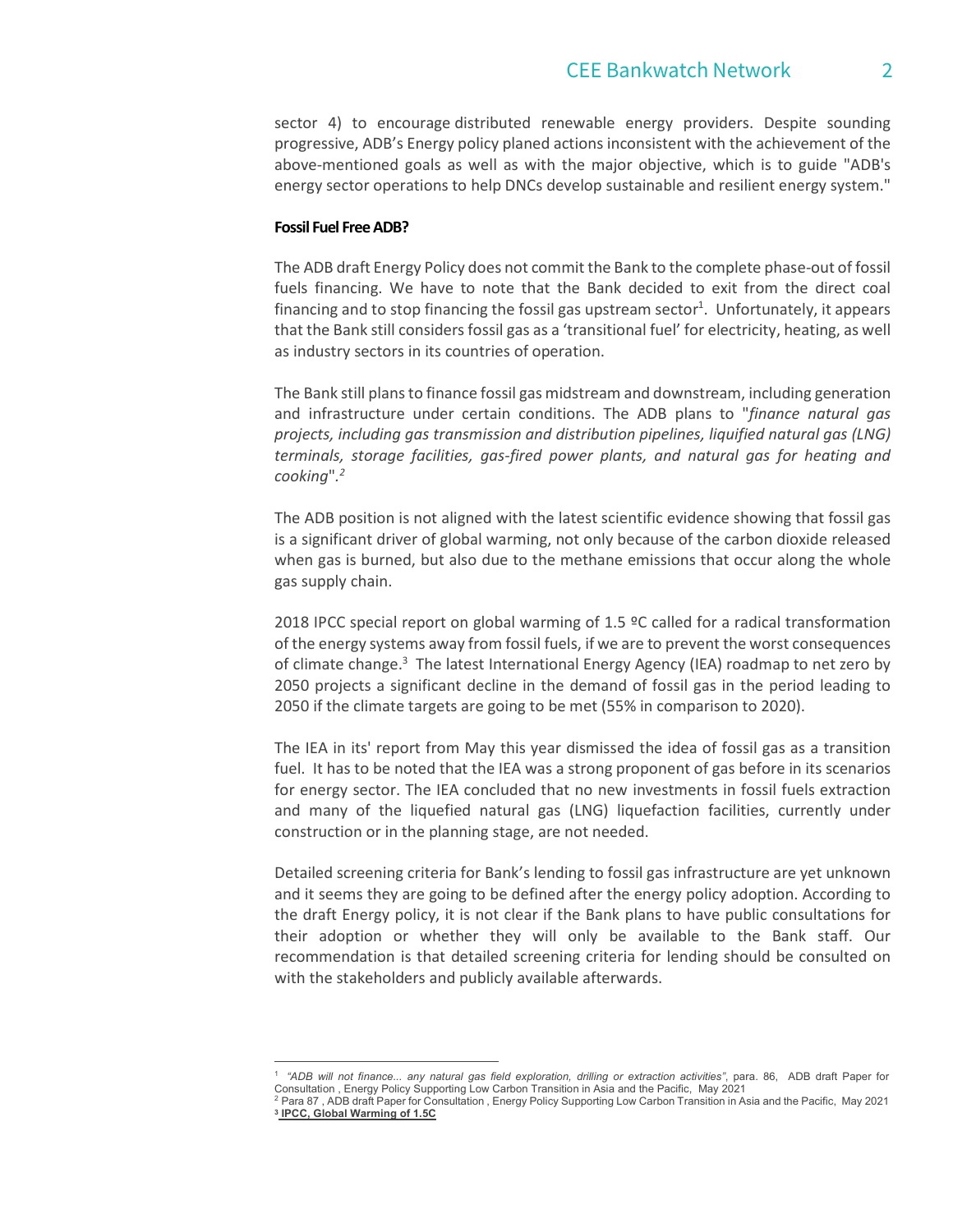# CEE Bankwatch Network 3

According to the draft Energy policy, the basic criterion for comparison with the renewables will be the project costs <sup>4</sup>, considering the "social cost of carbon" (SCC).<sup>5</sup>

The ADB proposed baseline SCC is \$36.8 (2016 dollars) per  $tCO<sub>2</sub>$ , with 2% annual increase rate. The baseline value chosen by the ADB is significantly lower than the current average estimates (ca. \$50 per tCO<sub>2</sub>) – or even than the current values adopted by oil and gas majors (BP, Shell – \$40, Exxon – \$80).<sup>6</sup> Because the ADB proposed such a low baseline for SCC, renewables investments will likely appear more costly for the Bank than the investment into fossil gas, thus leaving the countries of operation with the possibility of renewables lock-out to the fossil gas technologies.7

 The Bank's draft Energy Policy completely fails to address methane emissions that occur along the supply chain of fossil gas, from extraction to distribution. Over a 20-year period, the greenhouse gas methane is 84-87 times more potent than carbon dioxide. Methane emissions are especially relevant in the context of LNG fossil gas trading, which is important for the Banks countries of operation.

It is necessary to provide a clear investment signal to its countries of operation concerning the fossil gas phase-out timeline. Yet, the Bank has failed to provide any commitment to the phase-out from lending to gas.

#### DCMs carbon free future?

The draft Energy policy gives ADB a mandate to continue fossil fuels investment in DCMs. E.g. over the last decade, the Bank heavily invested in the development of gas infrastructure. Since December 2015, it spent more than 4.7 billion USD on natural gas related infrastructure, including pipelines, gas power plants and district heating renovations. <sup>8</sup> Unfortunately, the Bank continues to portray gas as a bridge fuel and including it in its draft Energy policy will likely lock out renewables development.

Uzbekistan, Mongolia and China belong to the ADB countries that have recent experience with ADB financing for gas-based district heating. In Uzbekistan, the ADB has not only provided more than USD 1.4 billion for new combined cycle gas turbines (CCGT), but in its advisory function is also supporting the Uzbek government with the rehabilitation of its gas-based district heating networks.

According to the ADB's independent evaluation of its energy policy for 2009-2019, Uzbekistan was the second-largest borrower, with three sovereign projects related to the installation of new CCGT groups at Talimarjan (total project cost of USD 1.1 billion) and Takhiatash (total project cost of USD 300 million) power plants. The ADB's investments in renewables are quite insignificant in comparison to its investments in gas projects and count only for 12% whereas 71% are put in the gas sector. <sup>9</sup>

<sup>&</sup>lt;sup>4 u</sup>i.e. natural gas power would be compared to renewables plus storage to provide the same level of service", para 87 (ii)<br><sup>5</sup> Maria, Pastukbova, The Asian, Development, Bank's, new, energy, policy: A work, in progress, Maria Pastukhova, The Asian Development Bank's new energy policy: A work in progress (2021), available at;

https://energytransition.org/2021/06/the-asian-development-banks-new-energy-policy-a-work-in-progress/ 6  $^6$  Ibid<br>7 Ibid

<sup>&</sup>lt;sup>7</sup> Ibid.<br><sup>8</sup> ADB - Sector-wide evaluation - ADB Energy Policy and Pr <sup>8</sup> ADB, <u>Sector-wide evaluation - ADB Energy Policy and Program, 2009-2019,</u> August 2020.<br><sup>9</sup> ADB, Sector-wide evaluation - ADB Energy Policy and Program, 2009-2019, August 2020.

<sup>&</sup>lt;sup>9</sup> ADB, Sector-wide evaluation - ADB Energy Policy and Program, 2009-2019, August 2020.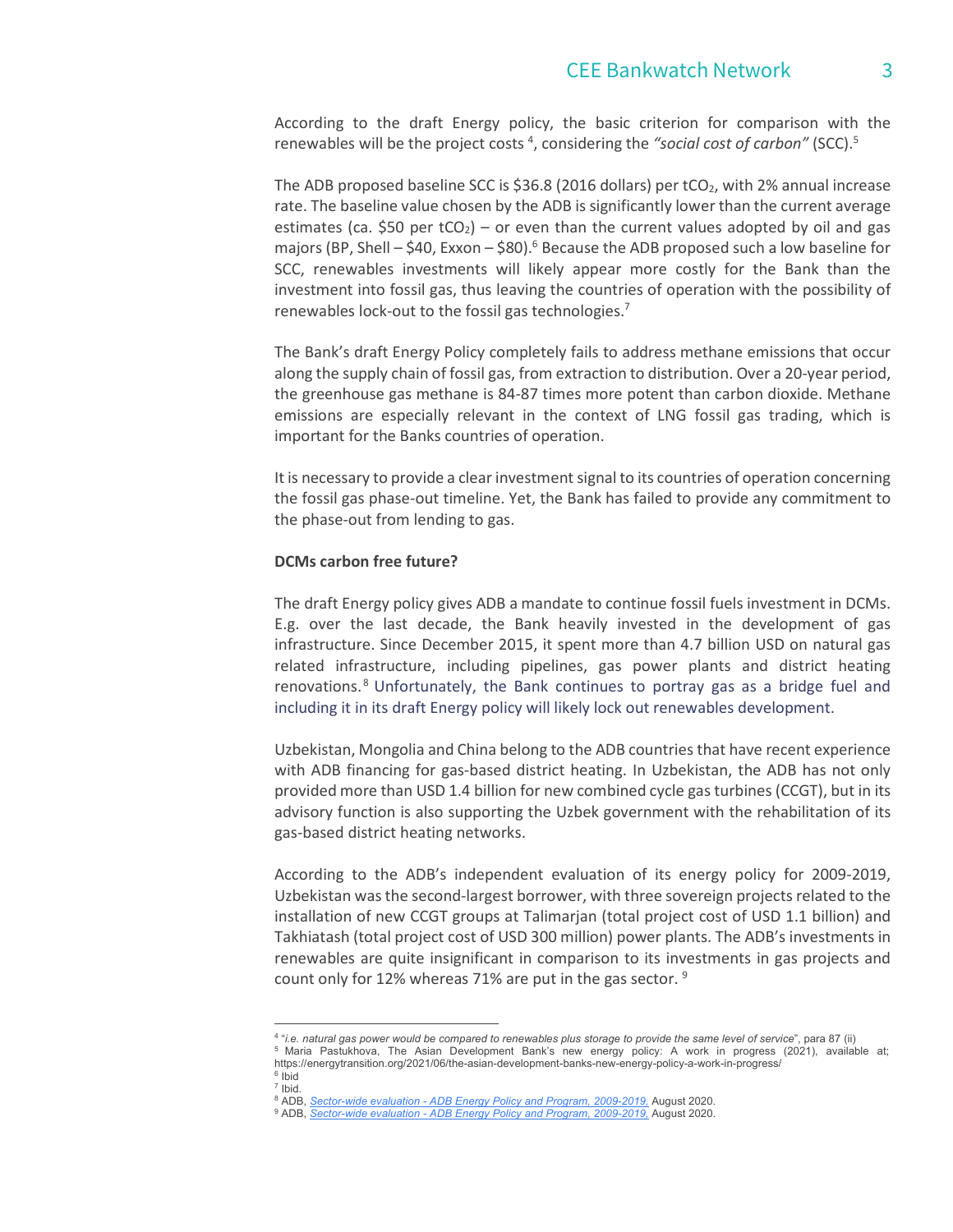In Mongolia, the ADB is trying to address the lack of sufficient heating supply for around 60% of the population that are not connected to the district heating system as well as heavy air pollution. Since 2014, the ADB has been providing technical assistance to the Mongolian government to support greater energy efficiency and improved air quality. This technical assistance has mainly gone towards ensuring the construction of a new coal-fired combined heat and power plant (project name: CHP5) through a public-private partnership (PPP) scheme. It also included up to USD 150 million allocated to the project's private sponsor. The technical assistance implementation report for the project (April 2020) recognised the project as less than successful, as CHP5 had not been constructed due to numerous changes within the Mongolian government. In the same evaluation report, the ADB recognises that "both electricity and heat supply in the [clean energy sector] is still in a critical condition". To address this issue, the ADB has proposed a 125 MW large scale battery energy storage system along with the mobilisation of an additional 350 MW of renewable energy for electricity supply. In order to solve the heating problem, however, it states that the switch to a fuel cleaner than coal is imperative. The ADB is thus supporting the government with the preparation of " $[a]$ methane development master plan to explore switching to a cleaner fuel for heating and power generation".<sup>10</sup>

The ADB continues to invest in gas both to produce electricity and for heating, but it has invested comparatively less in energy efficiency. The combined amount of financing for district heating and energy efficiency projects from 2009 to 2019 amounts to USD 6.1 billion, of which 42% went into investments in China. During the same period, financing for the 'energy efficiency' and 'sector development and reform' sub sectors, both of which include district heating projects, was concentrated in only a few early mentioned countries.<sup>11</sup>

 According to the Sector-wide Evaluation of the ADB Energy Policy and Program 2009– 2019, prepared by the ADB's evaluation team,  $^{12}$  the 2009 policy did not address numerous issues that are highlighted under the ADB 2030 strategy. These include the promotion of energy efficiency in buildings, smart grids and electric vehicles, and access to heating and cooling systems that use renewable energy.<sup>13</sup> Therefore, the ADB should stop funding gas-based district heating systems and start following other MDBs that are choosing more efficient and innovative technologies that can address heating and cooling problems.14

 It is important that, as a public bank, the ADB fully phases out fossil fuels and focuses its attention on renewable energy and energy efficiency solutions in order not to lock out investments into renewables and avoid creation of stranded assets. It should stop investments in gas both for electricity and the district heating sector, and rather prioritise innovative clean solutions that can be used in district or individual heating systems. In

<sup>&</sup>lt;sup>10</sup> ADB, *Mongolia: Preparing the Energy Efficiency and Urban Environment Improvement Project*, TCP validation Report,<br>September 2020. https://www.adb.org/sites/default/files/project-documents/46343/46343-002-tcr-en.pdf

<sup>&</sup>lt;sup>11</sup> The ADB approved USD 42.5 billion for sovereign (USD 32.1 billion) and non-sovereign (USD 10.4 billion) projects in the energy sector during the period from 2009 to 2019. Electricity transmission and distribution (39 per cent of the total) was the dominant subsector, followed by conventional energy generation. Low-carbon technologies, including renewable energy and hydropower projects, accounted for USD 9 billion (21 per cent) of the portfolio.<br>ADB, Sector-wide evaluation - ADB Energy Policy and Program, 2009-2019. August 2020.

<sup>12</sup> bid.<br><sup>12</sup> ADB, <u>Strategy 2030: Achieving a Prosperous, Inclusive, Resilient, and Sustainable Asia and the Pacific<br><sup>13</sup> Kira Taylor, <u>"Gas is over": EU bank chief signals phase-out of fossil fuel finance', *Climate Home </u></u>*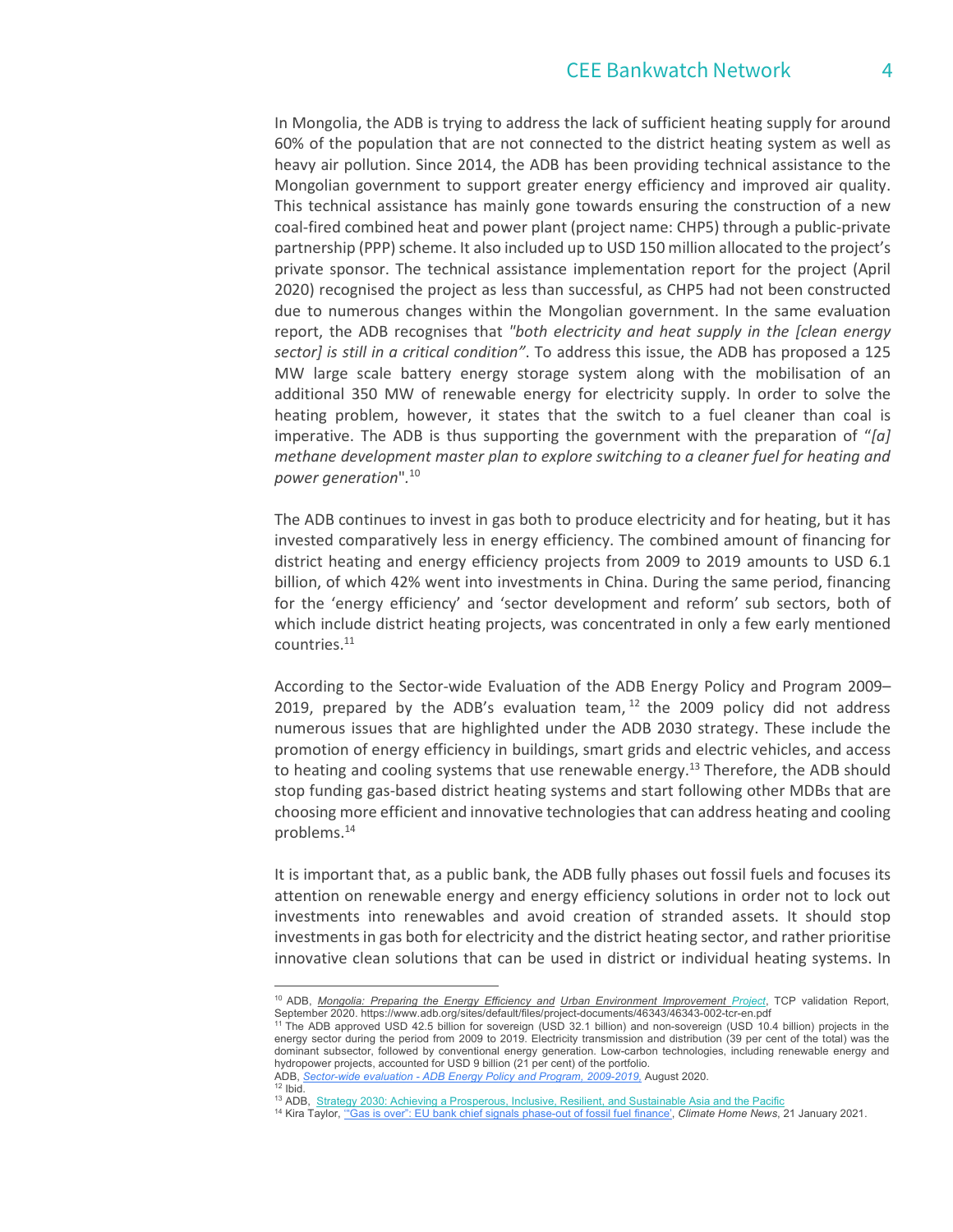2021, the ADB should announce the phase-out of coal and gas for all energy operations, including district heating, and assist DMCs to define zero-emissions targets.

The Bank should support governments in assessing and mapping available renewable resources, including solar, geothermal, and low-grade excess heat. It should further support improvements to the policy and regulatory framework such as third-party access, the energy efficiency of buildings, transparency of heat network pricing and the competition of heat production. Finally, it should provide countries with multiple options for integrating the heat and power sectors so that the system's costs and benefits become more comprehensible. This will support the development of the market based on a scientifically sound analysis of how to improve energy efficiency of district heating.

If the ADB greenlights fossil gas projects now, it will undermine any efforts to decarbonise the heating sector of Central Asia by 2050. Financing new gas infrastructure now instead of renewables will result in a delayed switch to renewable energy. Furthermore, because of the long lifetime of fossil gas infrastructure(e.g. power plants' lifetime may range from 30 to 50 years), these projects are likely to become stranded assets well before their lifetimes are over.

## Alternatives to fossil gas district and individual heating – Does the Asian Development Bank (ADB) strive to be an innovation champion?

At the draft Energy Policy, the ADB acknowledges that 'Heating infrastructure is essential in most Central and East Asian DMCs. ADB, therefore, supports the construction, expansion, efficiency improvement, and rehabilitation of old district heating networks. Waste-to-energy plants can contribute to improved waste collection and sorting and is one supply-side option for centralized heat production' and gives preference to 'district heating through centralized heat production—often in combined heat and power plants or using waste heat, heat pumps, geothermal and natural gas, and through district or citywide insulated distribution networks—is more efficient and cleaner than decentralized heating in buildings by smaller coal-based boilers.' The current approach by the ADB continues to consider gas as the transition fuel.

Thus far, the ADB has accumulated successful experiences with renewables-based district heating projects in China, including solar, geothermal, and combined gas and wind. In the city of Qingdao, $^{15}$  the existing coal-based district heating system was replaced by a lowtemperature district energy distribution network with a smart energy management system supplied through a diversified combination of natural gas, solar thermal, geothermal, and waste heat from industrial plants.

In 2012 under its Clean Energy Program,<sup>16</sup> the ADB financed the 'Shanxi Energy Efficiency and Environment Improvement Project', $17$  which replaced 232 small, old coal-fired boilers with five large, new coal-fired boilers in four counties in China. In total, four coal-fired boilers and one gas-fired boiler were installed. Although the ADB's promotion of a project that replaced coal boilers should be welcomed, its support for the substitution of coal

<sup>&</sup>lt;sup>15</sup>ADB, Webpage: *China*, People's Republic of Qingdao Smart Low-Carbon District Energy Project,<br><sup>16</sup> Asia Regional Integration Center, Webpage: Regional Public Goods - ADB Clean Energy Program.

<sup>&</sup>lt;sup>17</sup> ADB, Webpage: China, People's Republic of: Shanxi Energy Efficiency and Environment Improvement Project,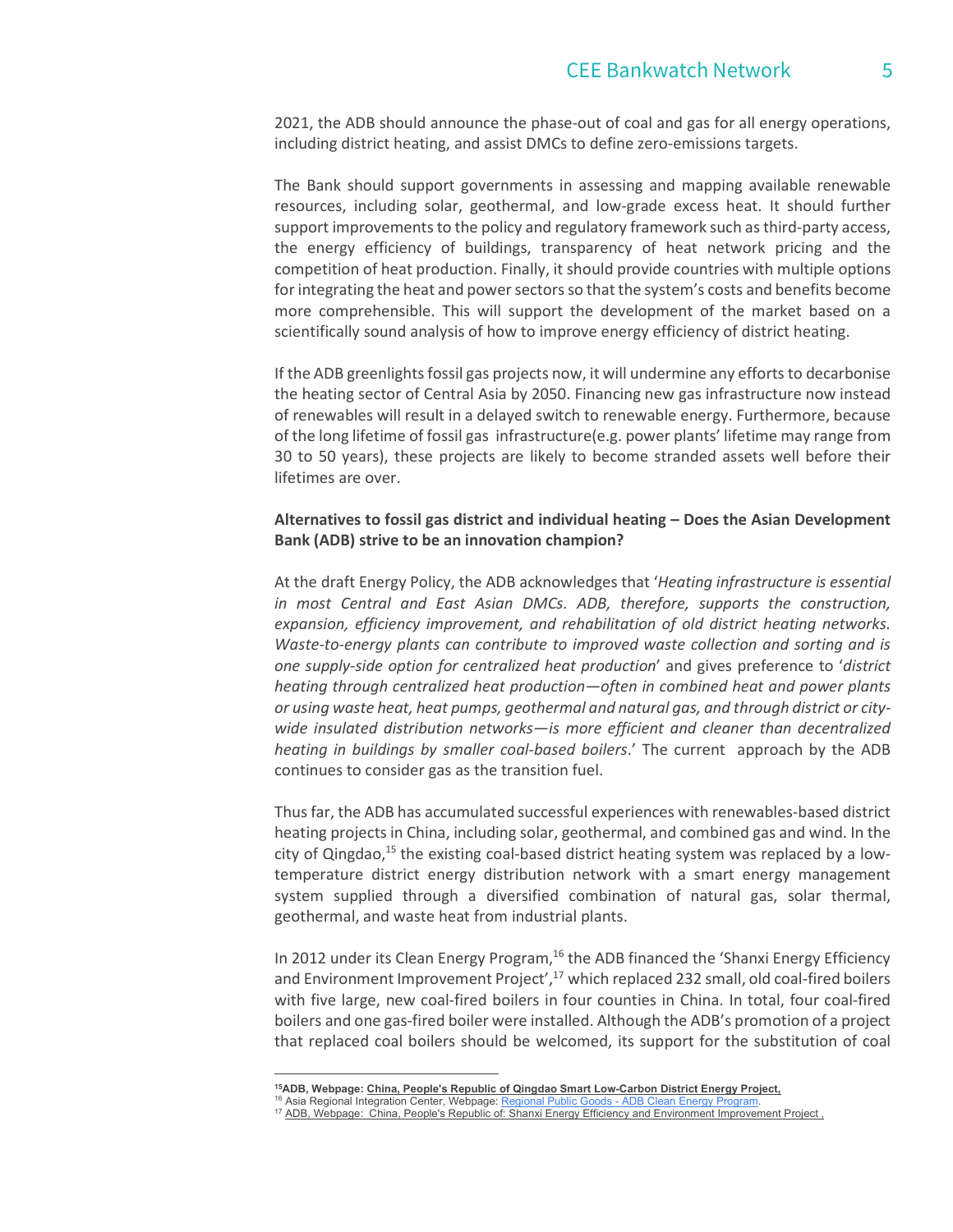with gas is problematic solution. In 2020, the Bank approved the Low-Carbon District Heating Project in Hohhot, Inner Mongolia Autonomous Region<sup>18</sup> China with a hybrid heating system using boilers powered by natural gas and wind.

 The Review of the ADB Clean Energy Program notes that from 2008 to 2018, '[a]ll district heating projects were implemented in [China] due to the country's high demand for space heating. Interventions done in this sphere can be characterized by the use of low-carbon, low-emission, and energy-efficient district heating systems'. Total expenditures were up to USD 1.1 billion.<sup>19</sup> The goal of these projects has been to reduce the dependency on coal as well as to increase energy efficiency. The Bank carefully researched the potential of solar district heating in China and concluded that it would have immense potential if the country's policies were to promote solar heating by easing the regulatory framework (land and technical regulations and financial incentives).<sup>20</sup> In general, to facilitate a switch in district heating towards more energy efficiency and renewables, governments such as China should establish clean heat targets, ensure low grade excess heat access as a structural energy efficiency measure, improve access to the network for third parties and increase the transparency of pricing (including for air pollutants, carbon emissions, etc.).<sup>21</sup>

Even though the ADB has significant knowledge and several positive experiences in this area, as well as information about positive experiences in countries such as Denmark, $^{22}$  it has neither significantly changed its approach within its own countries of operation nor in the new draft policy.

Unfortunately, the Sector-wide Evaluation of the ADB Energy Policy and Program 2009– 2019 and the later draft policy does not assess the importance of a fundamental change of the heating and cooling sector from a decarbonisation perspective. Although it recognises that 'while natural gas is considered a cleaner fuel, it still contributes significantly to greenhouse gas emissions', it does not recommend the ADB to fully phase out fossil fuels, but calls for the establishment of selection criteria for gas projects, which include that the projects must substitute coal, increase energy security through fuel and source diversification and provide system flexibility that expands the system's ability to absorb renewable energy. These are prerequisites for projects to contribute to direct poverty alleviation and local air quality improvement. 23

Europe's experience with district heating shows that fourth and fifth-generation district heating systems do not need coal or gas. $^{24}$  The advantage of these systems is that they do not need to be designed as a single large-scale district heating system. Another

<sup>&</sup>lt;sup>18</sup> ADB, Webpage : China, People's Republic of: Low-Carbon District Heating Project in Hohhot in Inner Mongolia Autonomous Region,<br><sup>19</sup> ADB, <u>Review of the ADB Clean Energy Program,</u> Page 23, March 2020.<br><sup>20</sup> ADB, <u>Solar District Heating in the People's Republic of China: Status and Development Potential, July 2019.<br><sup>21</sup> ADB, <u>District Heating</u></u>

people's republic of China, December 2020.<br><sup>22</sup> ADB, Solar District Heating in the People's Republic of China: Status and Development Potential, July 2019.<br><sup>23</sup> ADB, Sector-wide evaluation - ADB Energy Policy and Program,

storage and allow for the use of various sources of low potential waste heat (sewage water system, computer centers, etc. In Europe, such clean heating and cooling solutions are increasingly being implemented. These innovative solutions are based on a decentralised system that integrates multiple renewable sources into the grid, operates at low temperatures, includes heat/cooling storage for peak times, and relies on a highly efficient pipeline network and on a high degree of energy efficiency on the end users' side (insulated buildings, heat metering, temperature control, etc.). In some cases, these systems use gas or biomass, but only as a backup option for peak times in winter when the heat demand is very high. However, the modular nature of such systems allows for gas to be replaced with other sources during future peak seasons.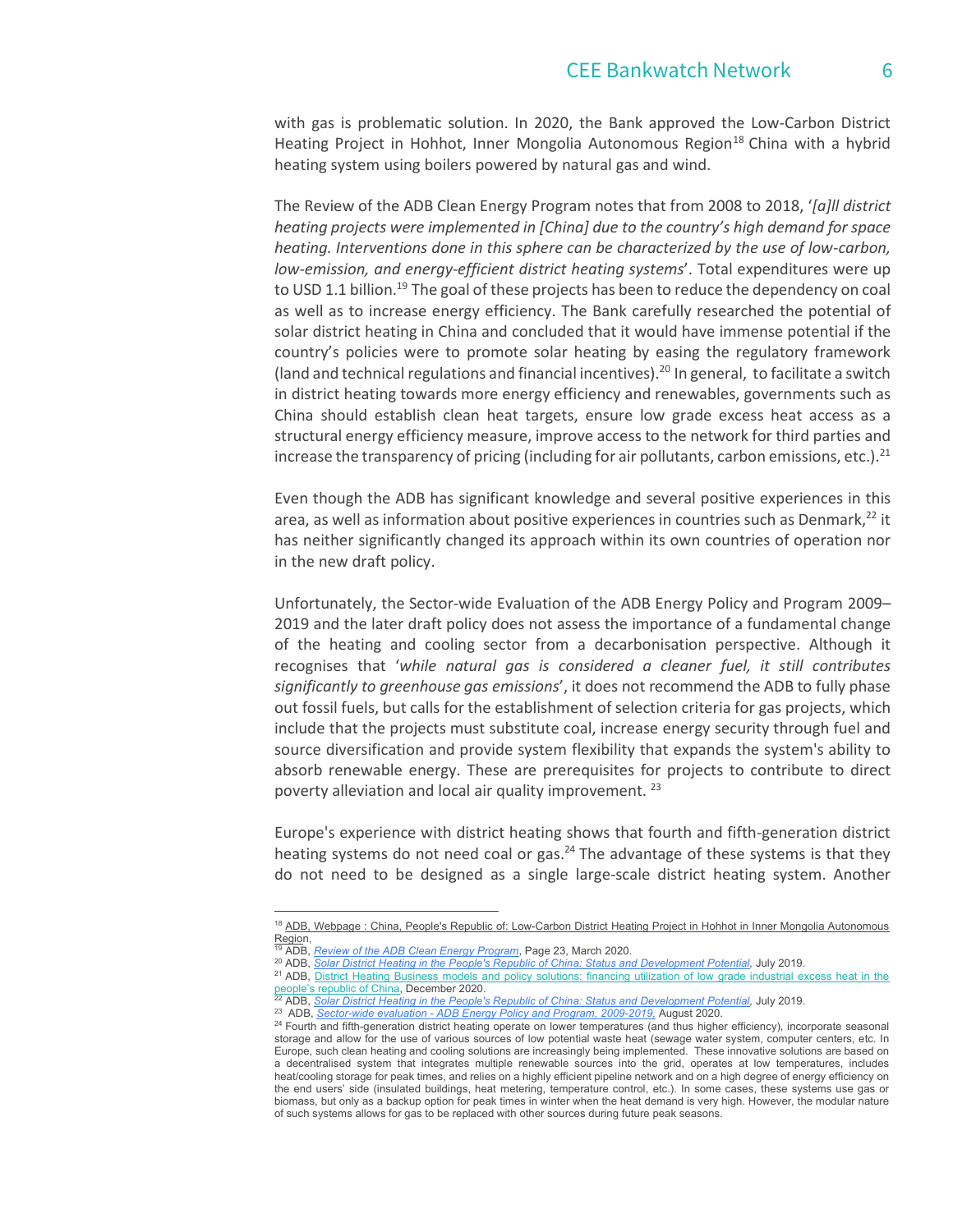considerable advantage is that they can be used for both heating and cooling. In places where the construction of a district heating system is not justified (because of low population density, mild winters, long and complex construction processes, etc.), the focus should be on alternatives to a district heating system and meeting needs for individual heating and cooling. The sustainable cooling goals turn out to be especially important challenges in Asian countries.

Renewable Energy Development – Is it as sustainable as claimed?

According to the draft policy 'ADB will support a transition to cleaner power systems by supporting accelerated deployment of renewable energy including sustainable hydropower, 25 solar PV installations and concentrated solar facilities for power, solar energy from collectors to heat, and on-shore and off-shore wind power'.<sup>25</sup> It's interesting that according to the document 'sustainability of hydropower can be assessed with the Hydropower Sustainability Tools governed by a multistakeholder body, the Hydropower Sustainability Assessment Council<sup>'</sup>.<sup>26</sup>

It should be mentioned that Hydropower Sustainability Assessment Council (HSAC) has been created by the industry to dilute the World Dam Commission's recommendations.<sup>27</sup> The IHA Sustainability represents 'a not-for-profit sub-division of the International Hydropower Association<sup>'28</sup> and 'manages and publishes the Hydropower Sustainability Tools under a mandate from the Hydropower Sustainability Assessment Council (HSAC) and its Governance Committee (HSGC)'. Both, the IHA and the IHA sustainability council constitute of a self-selected group of industry representatives, government agencies, financiers, and large non-governmental organizations (NGOs), while civil society organizations from the Global South and dam-affected people are excluded. In November 2020, IHA announced the 'Consultation on a groundbreaking global sustainability standard for hydropower', which is supposed to be adopted at World Hydropower Congress in September 2021. However, except for its name, there have been no 'groundbreaking' actions; no multistakeholder consultations, a clear language barrier, no advertisements and etc.).<sup>29</sup>

Therefore, the IHA sustainability standard does not work, as it did not withstand public and independent public scrutiny. The measures proposed by World Commission on Dams (2001) have been rarely implemented, despite their influence on international and national environmental legislation. For hydropower planning to become sustainable, governments and industry must prioritize transparency by inviting civil society organizations to the table to discuss the implementation of the Hydropower Sustainability standard in the context of each particular country and its energy matrix, while providing proof that it is environmentally, socially, and financially desirable and competes with different other types of renewable energy.

<sup>&</sup>lt;sup>25</sup> Para79, ADB, Energy Policy Supporting Low Carbon Transition in Asia and the Pacific Draft Paper for Consultation ,May  $\frac{2021}{26}$  IBID

<sup>&</sup>lt;sup>27</sup>Greenwashing Dams, A critique of the Hydropower Sustainability Assessment Protocol (HSAP), 2013, International Rivers <sup>28</sup> LHA Sustainability<br><sup>28</sup> LHA Sustainability<br><sup>29</sup> Consultation on a groundbreaking global sustai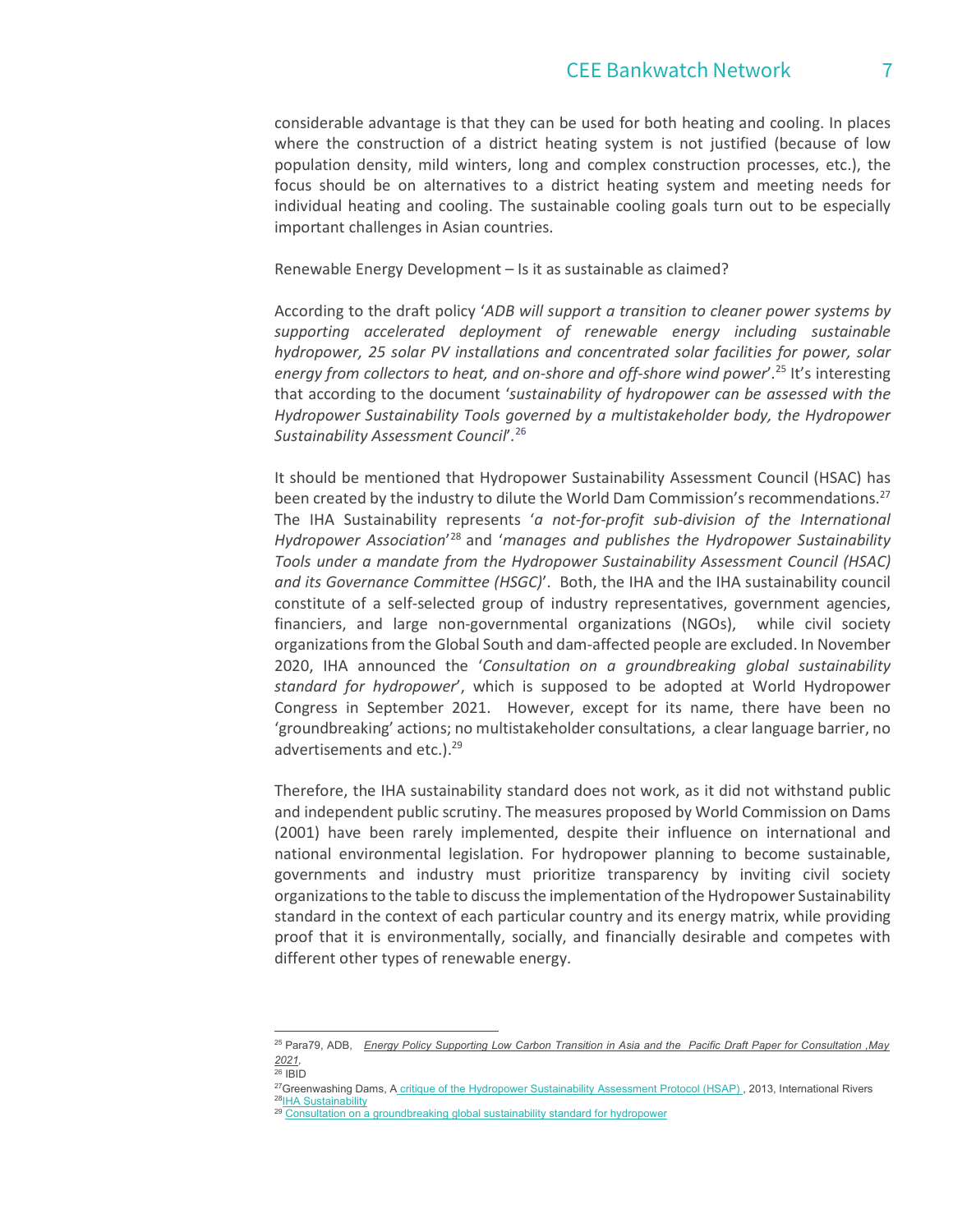# CEE Bankwatch Network 8

The ADB's draft Energy Policy defines support to "large hydro power plants (including pumped storage) with seasonal storage reservoirs with multipurpose benefits<sup>30</sup>" and projects promised to be chose 'highly selective', based on best practices, including 'robust strategic environmental and social assessment', locations and design alternatives and so on. However, the Greenfield hydropower already brought mass-scale destruction of communities and rivers across Asia. Water ecosystems, especially in Asia, are increasingly scarce and fragile, with ever-increasing human competition for exploiting their diverse resources. Therefore, it is important to ensure that the ADB would not finance the greenfield projects, while the motion to support 'DMCs in rehabilitating or replacing electrical, mechanical, and electro-mechanical equipment in these facilities<sup>31</sup>' is welcomed because of the number of ageing hydropower plants in the regions.

#### Gender and Community Participation in ADB draft Energy Policy

We welcome the ADB's efforts to integrate a gender equality approach in its Energy Policy draft as well as its emphasis on the vitality of community participation in the development of off-grid systems. The draft policy rightly points out that 'Women are disproportionally affected by lack of access to clean and modern energy services'. Hence, 'The services prioritized in ADB-supported interventions should consider their potential to empower women, such as through opportunities for earning and for the education of women and  $qirls'$ .  $32$  However, it should be stressed that poorly planned projects also have serious impacts on women's health, care burden as well as finances. Therefore, we also welcome the ADB's pledge that 'ADB's project designs should take into account women's participation and will act to prevent their exclusion from crucial decision-making related to project activities by the implementing agencies and project beneficiaries, such as by village and township authorities and community-based organizations. The ADB will promote energy-based livelihood and employment for women in project installation, maintenance, and operation, as well as encourage female entrepreneurs as private sector partners for the project activities'. $33$  The ADB should continue monitoring the application of existing gender tools and review them particularly in relation to the energy sector.

Furthermore, the ADB considers that 'community participation is vital' when 'bringing electricity service to a community'. However, community and public participation in the decision-making process should be promoted in any energy project and/or program. This approach is essential against the backdrop of the growing risks of existing backlashes against human rights and environmental defenders exercising their right to protest or oppose renewable energy projects, including cases in which companies respond with threats or violence.<sup>34</sup>

<sup>&</sup>lt;sup>30</sup> Para 80, ADB draft Paper for Consultation, Energy Policy Supporting Low Carbon Transition in Asia and the Pacific, May<br>2021

 $31$  IBID<br> $32$  Para 61, ADB draft Paper for Consultation , Energy Policy Supporting Low Carbon Transition in Asia and the Pacific, May 2021<br><sup>33</sup> IBID<br><sup>34</sup> Evidence shows that there is an urgent need to raise the bar on human rights in the renewable energy sector. Abuse allegations

include killings, threats, and intimidation; land grabs; dangerous working conditions and poverty wages; and harm to indigenous peoples' lives and livelihoods. Allegations have been made in every region and across each of the five sub-sectors of renewable energy development: wind, solar, bioenergy, geothermal, and hydropower, Fast & Fair Renewable Energy Investments, 2019, Business and Human Rights Resource Center,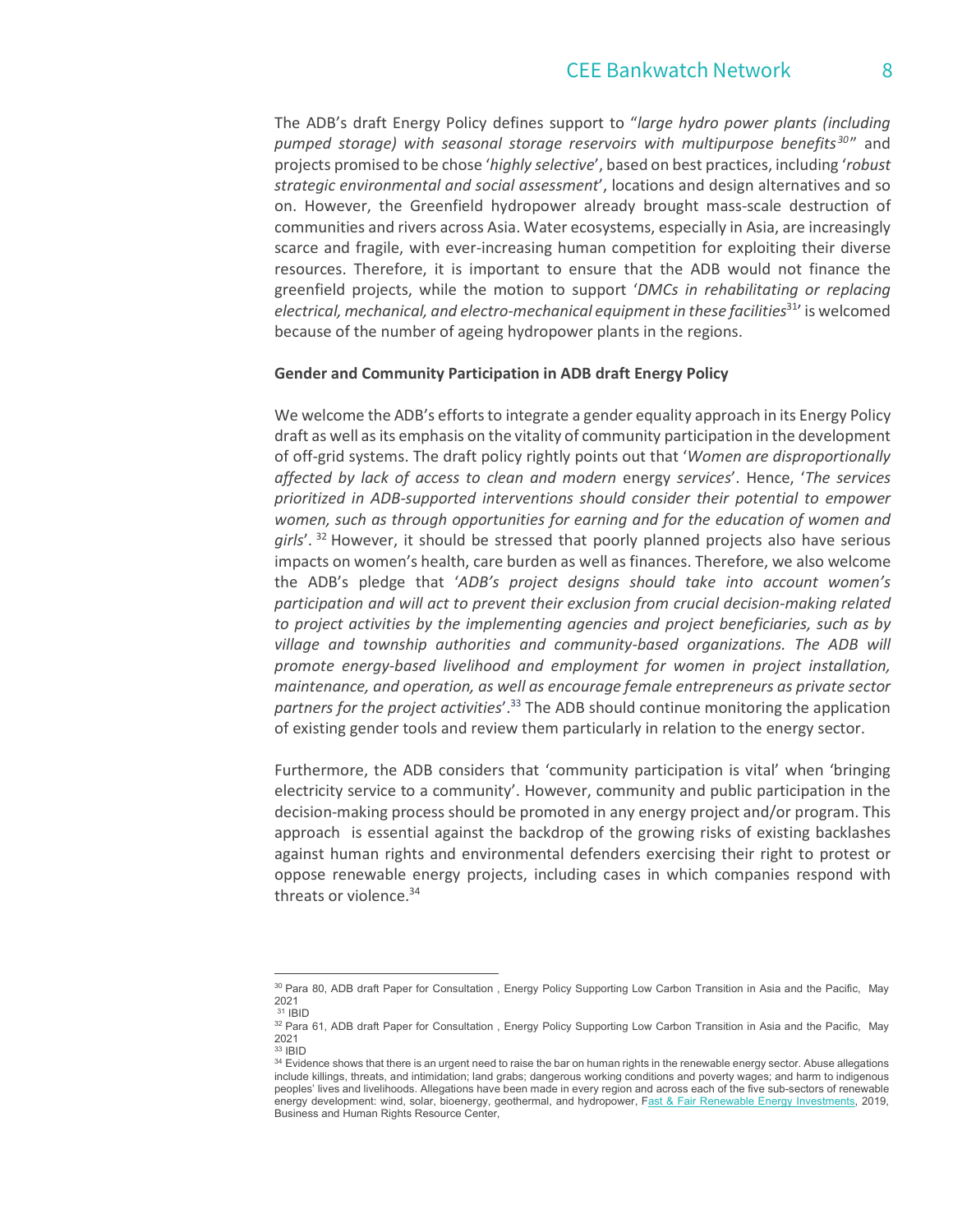# CFF Bankwatch Network 9

It is essential that ADB Energy Policy stresses human rights protection and ensures public participation in decision-making regarding both concrete projects and energy sector reforms. Accordingly, the Energy Policy should lead 'not just to zero-emission, also zero human rights abuses' during the energy transformation.<sup>35</sup> This can be reached only through well structured public participation process and the inclusion of affected communities in decision-making.

The policy should be based on the respect of human rights and not tolerate any human rights violations by its borrowers. It should require meaningful consultation processes with communities and workers, human rights due diligence processes, benefit-sharing schemes, respect of fundamental labour and indigenous peoples' rights. It should ensure local communities' rights, including land rights and free, prior, and informed consent over the project's lifespan, and effective access to grievance mechanisms at the project level.

### Privatisation

The draft Energy Policy largely addresses private sector participation and prioritizes increased opportunities due to the DCMs energy reforms and plans to catalyze private sector involvement through 'private investments in energy efficiency and renewable energy projects in the region through direct financing to companies, banks financial intermediaries, and projects. To achieve this, ADB will use various tools, including loans and equity, credit enhancements, and risk mitigation instruments, such as in favour of foreign and local commercial banks lending to energy projects that contribute to sustainable, affordable, and secure energy supply in DMCs'.<sup>36</sup> However, the policy does neither recognize nor stress that funds should be provided to local community initiatives, energy cooperatives, or municipalities, etc. The narrow focus on private sector participation and the speed of privatization eclipses the enormous variety of types of ownership , which need to be promoted in order to achieve sustainability.

### We would like to ask the ADB to

- Ensure transparent and meaningful public participation processes for the ADB's Energy Policy review in line with best international standards and practices that allow stakeholder's views to be heard, addressed and integrated in the final policy document.
- Stop all direct and indirect financing of fossil projects and prioritise sustainable decarbonisation and energy savings.
- Demand decarbonisation plans as a condition of investing in or lending to companies, which themselves or through entities they control currently rely on fossil fuels for their operations.
- Define specific financial instruments that would allow local communities, municipalities, public owned institutions, etc. to access finances for renewables development.
- Stop funding any new Greenfield hydropower plants.
- Support an environmentally and socially responsible decommissioning of fossil fuel power plants, including the development of just transition plans for affected regions.

 $35$  Stop burning our rights! What Goverments and Corporations must do to protect humanity from the climate crisis, 2021,  $36$  Para 108, ADB draft energy policy